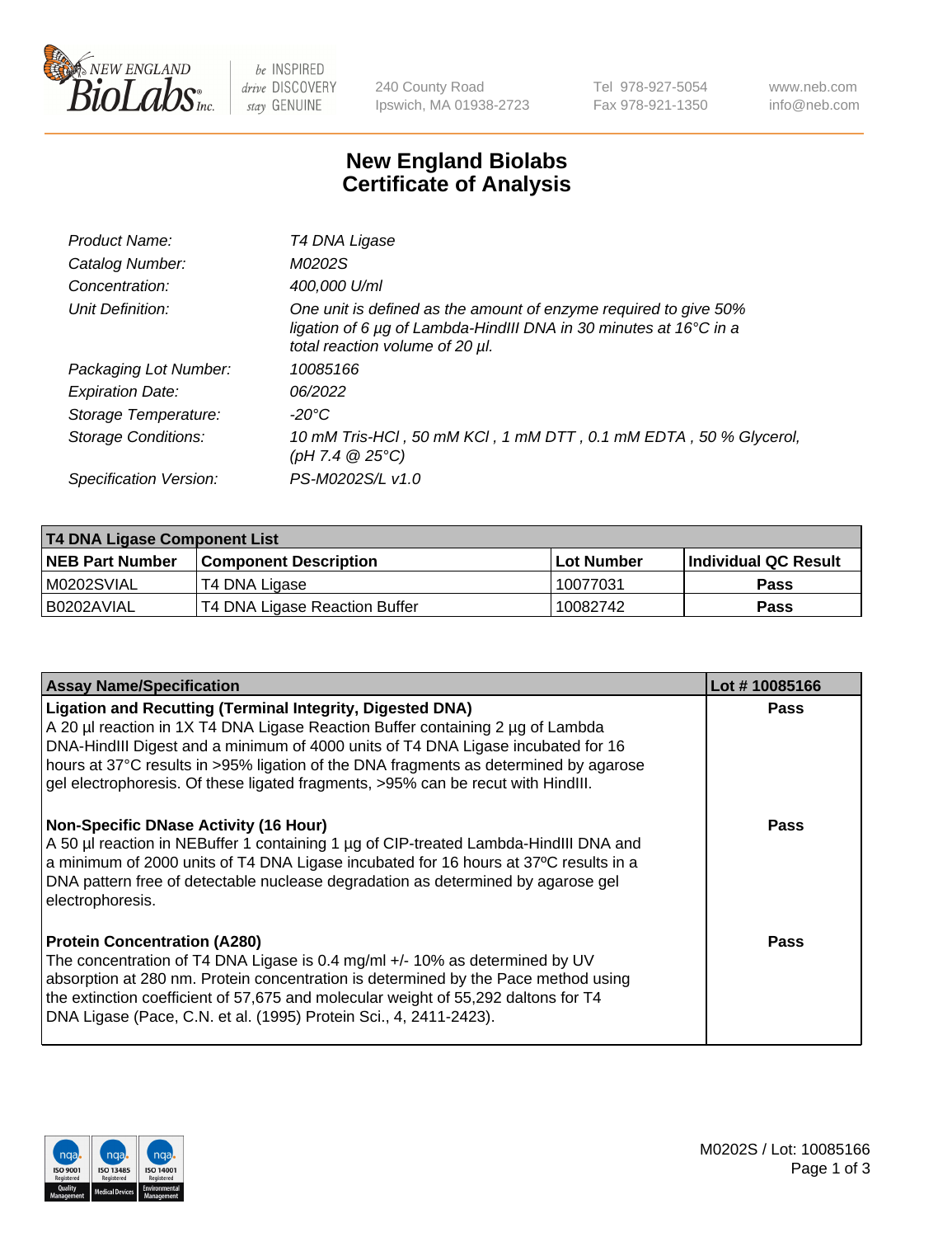

be INSPIRED drive DISCOVERY stay GENUINE

240 County Road Ipswich, MA 01938-2723 Tel 978-927-5054 Fax 978-921-1350 www.neb.com info@neb.com

| <b>Assay Name/Specification</b>                                                                                                                                                                                                                                                                                                                                                                             | Lot #10085166 |
|-------------------------------------------------------------------------------------------------------------------------------------------------------------------------------------------------------------------------------------------------------------------------------------------------------------------------------------------------------------------------------------------------------------|---------------|
| <b>Protein Purity Assay (SDS-PAGE)</b><br>T4 DNA Ligase is ≥ 95% pure as determined by SDS-PAGE analysis using Coomassie Blue<br>detection.                                                                                                                                                                                                                                                                 | <b>Pass</b>   |
| qPCR DNA Contamination (E. coli Genomic)<br>A minimum of 2000 units of T4 DNA Ligase is screened for the presence of E. coli<br>genomic DNA using SYBR® Green qPCR with primers specific for the E. coli 16S rRNA<br>locus. Results are quantified using a standard curve generated from purified E. coli<br>genomic DNA. The measured level of E. coli genomic DNA contamination is ≤ 1 E. coli<br>genome. | <b>Pass</b>   |
| <b>RNase Activity (Extended Digestion)</b><br>A 10 µl reaction in NEBuffer 4 containing 40 ng of a 300 base single-stranded RNA<br>and a minimum of 1 µl of T4 DNA Ligase is incubated at 37°C. After incubation for 16<br>hours, >90% of the substrate RNA remains intact as determined by gel electrophoresis<br>using fluorescent detection.                                                             | <b>Pass</b>   |
| <b>Single Stranded DNase Activity (FAM-Labeled Oligo)</b><br>A 50 µl reaction in CutSmart® Buffer containing a 20 nM solution of a fluorescent<br>internal labeled oligonucleotide and a minimum of 10,000 units of T4 DNA Ligase<br>incubated for 16 hours at 37°C yields <5% degradation as determined by capillary<br>electrophoresis.                                                                   | <b>Pass</b>   |
| <b>Exonuclease Activity (Radioactivity Release)</b><br>A 50 µl reaction in NEBuffer 1 containing 1 µg of a mixture of single and<br>double-stranded [3H] E. coli DNA and a minimum of 2000 units of T4 DNA Ligase<br>incubated for 4 hours at 37°C releases <0.1% of the total radioactivity.                                                                                                               | <b>Pass</b>   |
| <b>DNase Activity (Labeled Oligo, 3' extension)</b><br>A 50 µl reaction in CutSmart® Buffer containing a 20 nM solution of a fluorescent<br>labeled double-stranded oligonucleotide containing a 3' extension and a minimum of<br>10,000 units of T4 DNA Ligase incubated for 16 hours at 37°C yields <5% degradation<br>as determined by capillary electrophoresis.                                        | <b>Pass</b>   |
| <b>DNase Activity (Labeled Oligo, 5' extension)</b><br>A 50 µl reaction in CutSmart® Buffer containing a 20 nM solution of a fluorescent<br>labeled double-stranded oligonucleotide containing a 5' extension and a minimum of<br>10,000 units of T4 DNA Ligase incubated for 16 hours at 37°C yields <5% degradation<br>as determined by capillary electrophoresis.                                        | <b>Pass</b>   |
| Double Stranded DNase Activity (Labeled Oligo)<br>A 50 µl reaction in CutSmart® Buffer containing a 20 nM solution of a fluorescent<br>labeled double-stranded oligonucleotide containing a blunt end and a minimum of                                                                                                                                                                                      | <b>Pass</b>   |